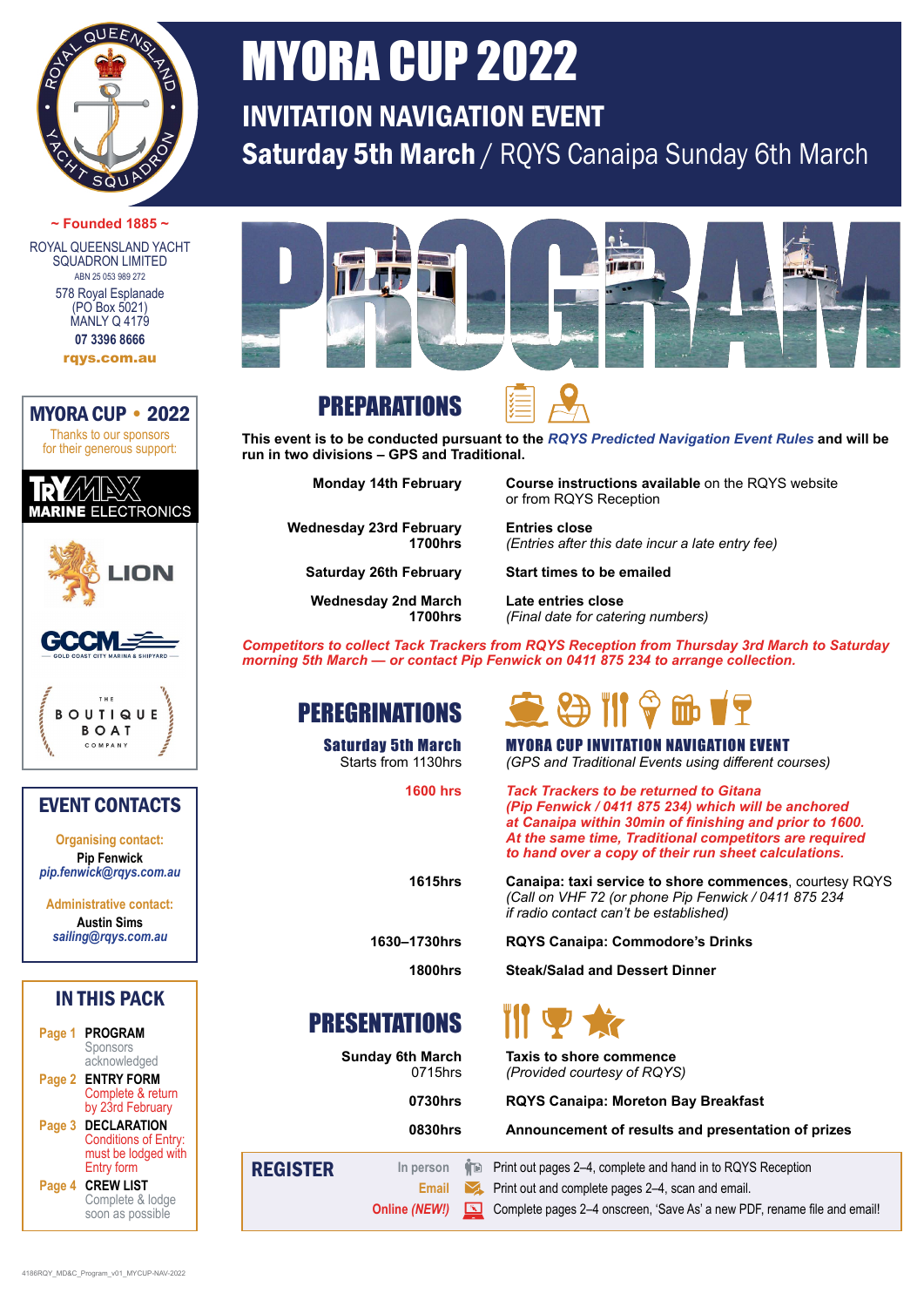<span id="page-1-0"></span>

# MYORA CUP 2022 • ENTRY FORM INVITATION NAVIGATION EVENT Saturday 5th March / RQYS Canaipa Sunday 6th March

**SKIPPER** RQYS MEMBER # Phone (**M**) (**H**) Email **VESSEL NAME** Hull length m ft Hull colour that Horsepower Hull colour that the Total Horsepower **SPEED** (knots) Maximum sustainable **Heavy weather Nominated speed Nominated speed** *(Tick)* **GPS event Traditional event** By ticking either GPS or Traditional Event and signing, I declare that I will use only equipment specified in the [RQYS Predicted Navigation Event Rules](https://www.rqys.com.au/wp-content/uploads/2019/07/RQYS-Predicted-Navigation-Event-Rules-Ver-5.2.pdf) *for those respective events. When the Tack Tracker is collected, Traditional entrants must provide a paper copy of their run sheet as detailed in the contract the experiments must provide a paper copy of their run sheet a [RQYS Predicted Navigation Event Rules](https://www.rqys.com.au/wp-content/uploads/2019/07/RQYS-Predicted-Navigation-Event-Rules-Ver-5.2.pdf). If applicable, run sheets will be compared with the tracker information during calculation of the results.* **Skipper's signature** and the state of the state of the Dated **Dated | | | | | | | | | | | | | | | | |** | 2022 *(Tick)* **Complete and attached with this form** *(Changes possible before Wednesday 2nd March; late fee may apply) OR* Not yet finalised but will be completed and lodged before Wednesday 23rd February 2022 *(Tick)* **Read, declaration signed, dated and attached with this form** ITEM NUMBER COST SUB-TOTALS **Entry fee \$**50.00 \$ Late fee *(if applicable)* \$30.00 \$ **Sat.5th** • Dinner: Steak/salad + dessert (adult) **816.00 p.p.** \$ • Dinner: Steak/salad + dessert (child under 12) **\$10.00 p.p.** \$ **Sun.6th** • Full Moreton Bay breakfast (adult) **\$12.00** p.p. \$ • Full Moreton Bay breakfast (child under 12) **8 COL 3** \$ 6.00 p.p. \$ **TOTAL COST \$** *(Tick)* **Account – please charge to my RQYS member account #**  *OR* **Credit card – I will contact RQYS Reception on [3396 8666](tel:0733968666) to make payment** In person  $\Pi$  Please print out, complete and hand in to RQYS Reception Email Please print out, complete, scan and email to: Pip Fenwick • *[pip.fenwick@rqys.com.au](mailto:pip.fenwick@rqys.com.au)* AND Austin Sims • *[sailing@rqys.com.au](mailto:sailing@rqys.com.au)* ENTRANT / VESSEL INFORMATION EVENT CATEGORY **[LINK: www.rqys.com.au/wp-con](https://www.rqys.com.au/wp-content/uploads/2019/07/RQYS-Predicted-Navigation-Event-Rules-Ver-5.2.pdf)[tent/uploads/2019/07/RQYS-Pre](https://www.rqys.com.au/wp-content/uploads/2019/07/RQYS-Predicted-Navigation-Event-Rules-Ver-5.2.pdf)[dicted-Navigation-Event-Rules-](https://www.rqys.com.au/wp-content/uploads/2019/07/RQYS-Predicted-Navigation-Event-Rules-Ver-5.2.pdf)[Ver-5.2.pdf](https://www.rqys.com.au/wp-content/uploads/2019/07/RQYS-Predicted-Navigation-Event-Rules-Ver-5.2.pdf)** CREW LIST CONDITIONS OF ENTRY COSTS AND CATERING **NOTE: Catering numbers must be finalised by CoB Wednesday 2nd March; no changes nor refunds can be made after this date.** LODGEMENT **Please lodge entries before 1700h on Wednesday 23rd February; late entries/changes may be made**  PAYMENT  $\overline{0}$  $\overline{0}$ ۱O  $\overline{0}$  $\overline{0}$  $\overline{0}$ **0**



**until 1700h Wednesday 2nd March but late fee/s may be applied.**

Royal Queensland Yacht Squadron Limited ABN 25 053 989 272

*Note: this completed Entry form must be accompanied by the signed and dated Conditions of Entry declaration. Crew List (if not yet finalised) must be complete and submitted by lodgement date/s.*

and email to Pip • *[pip.fenwick@rqys.com.au](mailto:pip.fenwick@rqys.com.au)* and Austin • *[sailing@rqys.com.au](mailto:sailing@rqys.com.au)*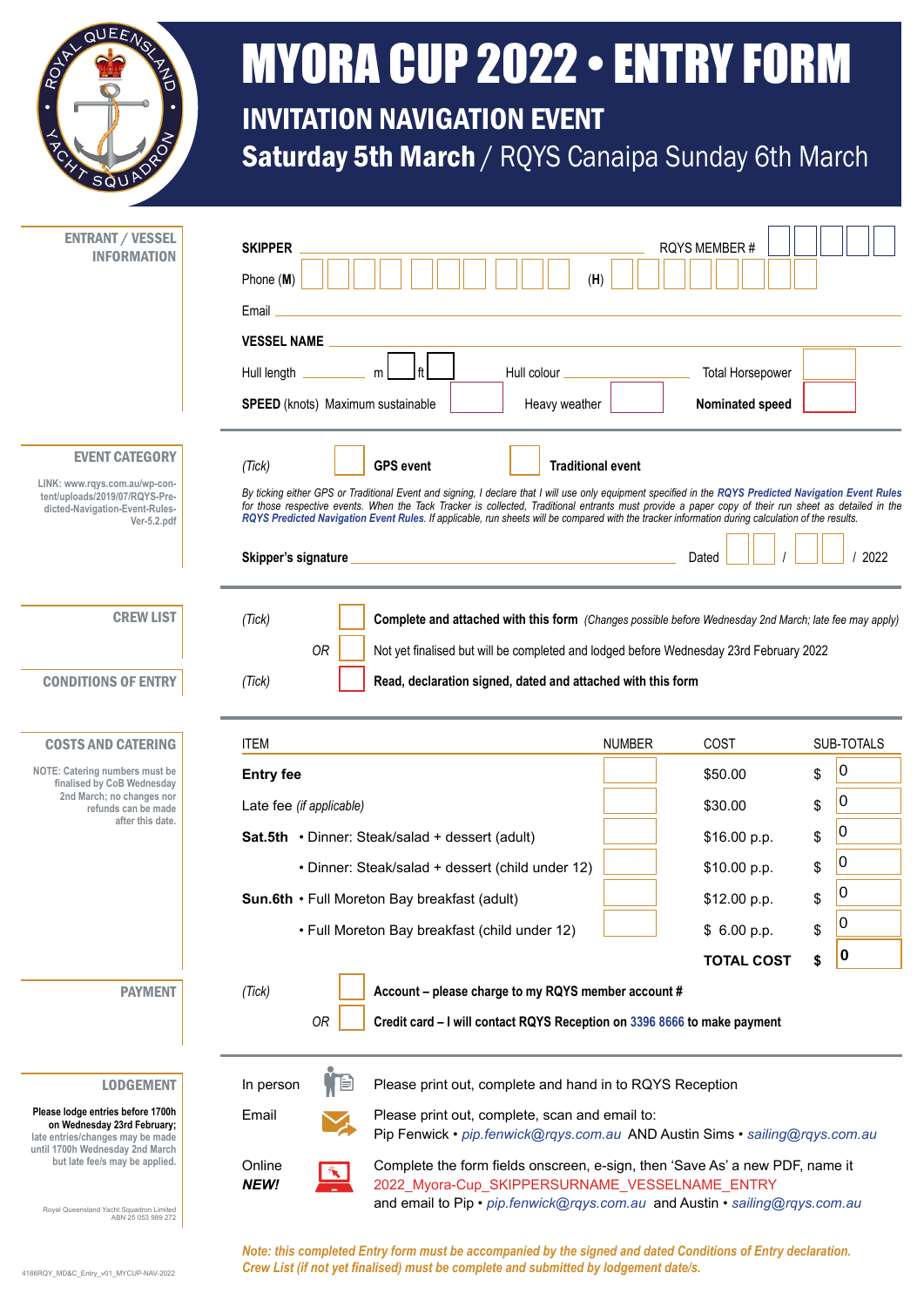<span id="page-2-0"></span>

## MYORA CUP 2022 • CONDITIONS OF ENTRY INVITATION NAVIGATION EVENT Saturday 5th March / RQYS Canaipa Sunday 6th March

|  | <b>SAFETY DECLARATION</b> |
|--|---------------------------|
|--|---------------------------|

In making application to enter the Myora Cup, I accept and acknowledge that the natural environment and in particular the marine environment may at times be hazardous and I agree and confirm that all times when participating in the event, I will be responsible at all times for the safety of my vessel and all persons on board during the event.

I acknowledge that I and my crew participate at their own risk. I and my crew are solely responsible for deciding whether or not to start or to continue in the event.

RELEASE AND INDEMNITY

**[LINK: www.rqys.com.au/wp-con](https://www.rqys.com.au/wp-content/uploads/2019/07/RQYS-Predicted-Navigation-Event-Rules-Ver-5.2.pdf)[tent/uploads/2019/07/RQYS-Pre](https://www.rqys.com.au/wp-content/uploads/2019/07/RQYS-Predicted-Navigation-Event-Rules-Ver-5.2.pdf)[dicted-Navigation-Event-Rules-](https://www.rqys.com.au/wp-content/uploads/2019/07/RQYS-Predicted-Navigation-Event-Rules-Ver-5.2.pdf)[Ver-5.2.pdf](https://www.rqys.com.au/wp-content/uploads/2019/07/RQYS-Predicted-Navigation-Event-Rules-Ver-5.2.pdf)**

It is the competitor's decision to enter an event or to start and continue in any race. Competitors shall accept that their participation in an event is at their exclusive risk in every respect. See *[RQYS Predicted Navigation Event Rules](https://www.rqys.com.au/wp-content/uploads/2019/07/RQYS-Predicted-Navigation-Event-Rules-Ver-5.2.pdf)*.

The Organising Authority, host club and their officers, members, servants and agents shall not be liable for any loss of life, personal injury or loss or damage to property which may be sustained by reason of their participation or intended participation in this event.

**I declare that I hold/will hold a valid and current certificate of insurance which covers me whilst eventing, including third party liability cover which has a minimum guarantee of \$10 million cover.**

ACCEPTANCE OF **CONDITIONS**  In consideration of my application for entry being accepted, I hereby expressly agree on behalf of myself, my crew, my family and guests to be bound by and observe at all times the *RQYS Predicted Navigation Event Rules, Navigation Event Course Instructions, RQYS Club Participation Rules, RQYS Code of Conduct, RQYS Safety Declaration, RQYS Release and Indemnity* and other *Conditions of Entry*.

All care is taken in the preparation of this information, but no responsibility will be taken for errors and omissions.

PRIVACY

By entering, I consent to my personal information being used by the organising committee for the purposes of the coordination of the event, and for the promotion and correspondence of future events.

#### **DECLARATION**

LODGEMENT

**Please lodge before 1700h on Wednesday 23rd February; late entries/changes may be made until 1700h Wednesday 2nd March but late fee/s may be applied.**

**[LINK: www.rqys.com.au/cruising](https://www.rqys.com.au/cruising/)**

Completing and signing the Entry and Conditions of Entry forms also confirms the owner of the vessel, skipper and navigator have read the current *[RQYS Predicted Navigation Event Rules](https://www.rqys.com.au/wp-content/uploads/2019/07/RQYS-Predicted-Navigation-Event-Rules-Ver-5.2.pdf)* obtained from the *[RQYS website's Cruising / Navigation pages](https://www.rqys.com.au/cruising/)*.

| Skipper's signature                 | Dated<br>2022 |
|-------------------------------------|---------------|
| Skipper's name<br>Contact phone (M) |               |

*Note: this Conditions of Entry declaration must be signed, dated and lodged with the completed Entry form. Crew List (if not yet finalised) must be complete and submitted by lodgement date/s.*